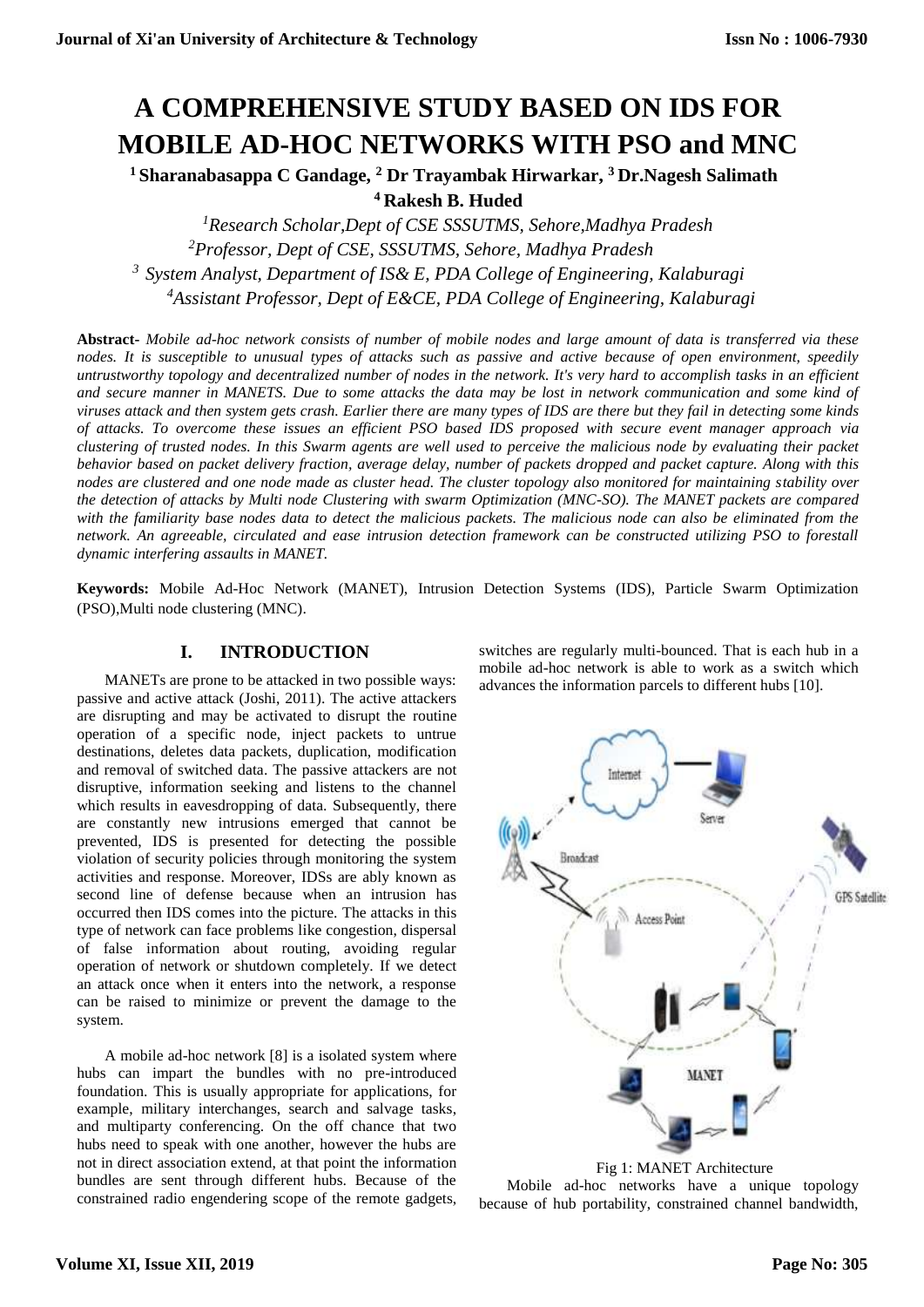and restricted battery greatness of hubs. In a run of the mill ad-hoc condition, bunch positioned connection is a lot of well known than coordinated correspondence. Multicast conventions sent in static networks don't perform well in adhoc networks because of the arbitrary hub portability and constrained channel bandwidth. The quality of the got sign relies upon the accompanying variables: the intensity of the transmitted sign, the recieving wire gain at the sender and beneficiary, the separation between the two hubs, the impediments among them, and the quantity of various ways the signs head out because of reflection.

Every single hub in a multihop mobile Adhoc network should constantly screen the radio signs it gets so as to decide the neighbors which make a restricted view out of the network topology that uses the directing conventions [2]. Various MANET multicast directing conventions have been proposed to empower bunch situated correspondence in a mobile ad-hoc network condition [3]. The multicast steering conventions are of two kinds. The principal type has to do with keeping up directing states. The subsequent sort characterizes conventions as indicated by the worldwide information structure utilized for sending multicast bundles.

The rest of the paper carries with related work in chapter-2, architecture & classification of IDS in chapter-3,role of PSO in IDS in chapter-4 , proposed MNC-SO in chapter-5 ,results in chapter-6 and conclusion at last.

## **II. LITERATURE WORK**

In light of an audit of the writing [7], detection meticulousness is improved by half breed or a congregation of various classifiers. P. Sadia [8], exhibited an intrusion detection model with a bunching troupe. The model contained a determination highlight that empowered the choice of significant traits from the dataset. A channel technique helped in attenuation clamor and anomalies in the informational index. Partition and union aided in computing the k number of group centroids. Results indicated that the representation consummate a high detection rate and a low bogus alert rate.

Bahri et al. [9] presented another method acknowledged as MCSAS. This new methodology integrated an adaptive procedure for interruption detection dependent on abundant classifier systems. MCSAS utilizes a joined arrangement of a variety of classifiers and is planned to decrease the bogus positives, and the quantity of unnoticed assaults, or bogus negatives. Particle Swarm Optimiition **(PSO)** was first proposed by Kennedy and Eberharl [6] in 1995, which was inspired by the choreography of a bird flock. According to PSO, the behavior of each individual is affected by either the best local or the best global individual to help it fly through a hyperspace..

Folino et al. [11] instead utilized the whole KDD Cup 1999 dataset and analyzed the demonstration of a structure made out of a few hereditary programming outfits appropriated on the network dependent on the island model. The construction indicated normal implementation for the Normal, Probe and DoS classes, yet extremely low for the U2R and R2L classes.

Keerthipriya and Latha [24] have offered an adaptive cluster formation in MANET using particle swarm optimization (A-PSO). The authors have used different parameters for CH election which make stable clusters. However, the mobility of nodes is not handled with effectiveness.

A stagger half breed model is shaped by amalgamation choice tree and Bayesian grouping as characterized by Xiang et al. [13]. The classifier model is increasingly organized as class marks in the preparation set. The outcomes demonstrated that the model improved the bogus negative rate contrasted with different strategies. Two-half and half methodologies for displaying IDS have been anticipated by Peddabachigari et al. [14]. One such model used a gathering approach that consolidated base classifiers and a various leveled half breed model known as (DT-SVM), which comprised of a mix of Decision Trees (DT) and bolster vector machines (SVM). Leaf-hub data is at first produced as the preparation set is gone throughout the DT classifier. The last yield is resolved as the leaf-hub data is added to the preparation set which has been prepared by the SVM.

# **III. ARCHITECTURE & CLASSIFICATION OF IDS**

## **3.1 IDS architecture**

IDS have involved sensors, investigation, and setup motor and a detail framework [12]. Sensors are answerable for social event the suitable information from the checked framework. Sensors might be inner to the framework or outer one. An estimation and arrangement motor is generally a unified point that gathers the information from the sensors and investigations them. This part may need to reconfigure the ensured construction appropriately if the aftereffects of the examination show an intrusion during the reaction step. The reaction step may include human collaboration (e.g., the security administrator) or be completely computerized. A detailing framework is one that informs the administrator for potential assaults.



Fig 2: Architecture of IDS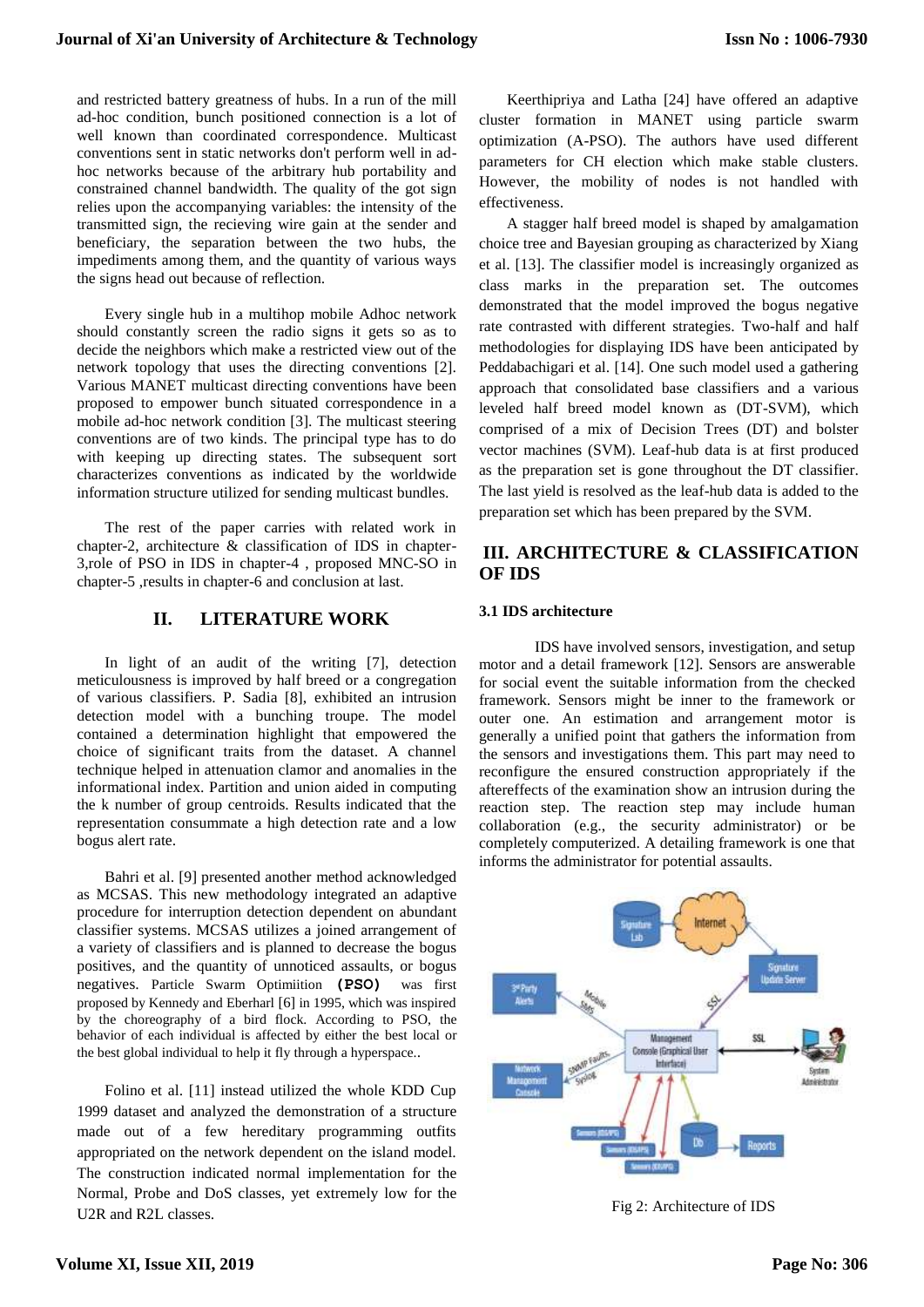In convinced IDS types, (for example, abuse detection IDS) an information base that contains marks of realized assaults may likewise be available. This part is used by the investigation and design motor during a stage known as the information assessment step and it must be much of the time refreshed to integrate the marks of the most recent assaults. At long last, it is feasible for a reaction motor to exist. The reaction motor may have the option to make a move about consequently or after a fastidious order of the administrator. Fig. 2 delineates a significant level design of conventional IDS that ensures a network. Inconsistency based Intrusion Detection Systems (IDS) gain from typical framework action examples to distinguish new intrusion endeavors. It is a important test before specialists to structure an ease, strong inconsistency detection framework which can distinguish new assaults with least bogus alert assault.

#### **3.2 Classification of IDS**

IDS can be characterized in an assortment of etiquette. In light of demeanor after assault detection, it tends to be delegated dynamic or uninvolved IDS. A functioning intrusion detection framework doesn't require superintendent mediation and can identify and forestall suspected assaults. It is otherwise called intrusion detection and anticipation framework (IDPs). Uninvolved IDS is arranged to dissect network traffic and ready commissioner for potential dangers. It can't find a way to verify the network.

Further, in view of the blueprint type, IDS can be separated into Host IDS and Network IDS[ 23]. A HIDS can just screen hubs where the operator encoding application is introduced. It can't screen the whole system. A portion of the notable HIDS items are Snort, Dragon Squire, Emerald eXpert-BSM, HID, Intruder Alert, and so forth. Then again, NIDS has a different administration interface application for the whole set-up. The network traffic is broke down for suspects. Instances of network intrusion systems are Cisco Secure IDS (once in the past NetRanger), Hogwash, Dragon, E-Trust IDS [16].



Fig 3: classification of IDS

In view of the intrusion detection approach, IDS can be separated into signature-based and oddity based systems. Mark based IDS distinguish assaults with the assistance of proof of recently known Suricata: An open source-based intrusion detection framework, was created by the Open Information Security Foundation (OISF). Brother: An opensource, Unix-based system intrusion detection framework. Brother recognizes intrusions in two stages. first parsing of network traffic to separate its application-level semantics is done and afterward instance situated analyzers contrast the movement and irksome examples. Fragroute/Fragrouter: A network intrusion detection evading toolbox. Fragrouter enables an attacker to dispatch IP-based assaults while maintaining a strategic distance from exposure. It is a portion of the NIDSbench suite of devices by Dug Song.

#### **IV.ROLE OF PSO IN IDS**

Particle swarm optimization (PSO) is a laypeople based stochastic optimization scheme which mimics the social demeanor of creatures, for example, fledgling running and fish tutoring, to describe a naturally mounting skeleton. In PSO, each single competitor arrangement is "an individual flying creature of the herd", that is, a particle in the inquiry space. Each element utilizes its person memory and information pulled out up by the swarm in universal to situate the best arrangement [13].

The entireties of the particles have wellness esteems, which are assessed by the wellness capability to be enhanced, and have speeds which direct the development of the particles. Throughout expansion, every particle adjusts its situation as indicated by its own understanding, just as per the experience of a neighboring subdivision, and utilizes the best position practiced without anyone else's input and its neighbor.

The particles travel all the way through the issue space by subsequent to a current of ideal particles. The underlying swarm is for the most part made so that the number of residents in the particles is disseminated haphazardly over the quest space. In every cycle, every particle is refreshed by following two "best" values, called pbest\_route and gbest\_route. Every particle monitors its directions in the issue space, which is related with the best collection (wellness) the particle has accomplished up until now. This wellness esteem is put away and called pbest\_route. By the side of those point when a element accepts the entire masses as its topological neighbor, the best worth is a worldwide "best" esteem and is called gbest\_route.

#### **PSO based Multicast Routing**

Particle Swarm Optimization (PSO) is a populace based swarm savvy calculation to discover an answer for an optimization issue in a hunt space. In PSO, each single applicant arrangement is an individual fowl of the society,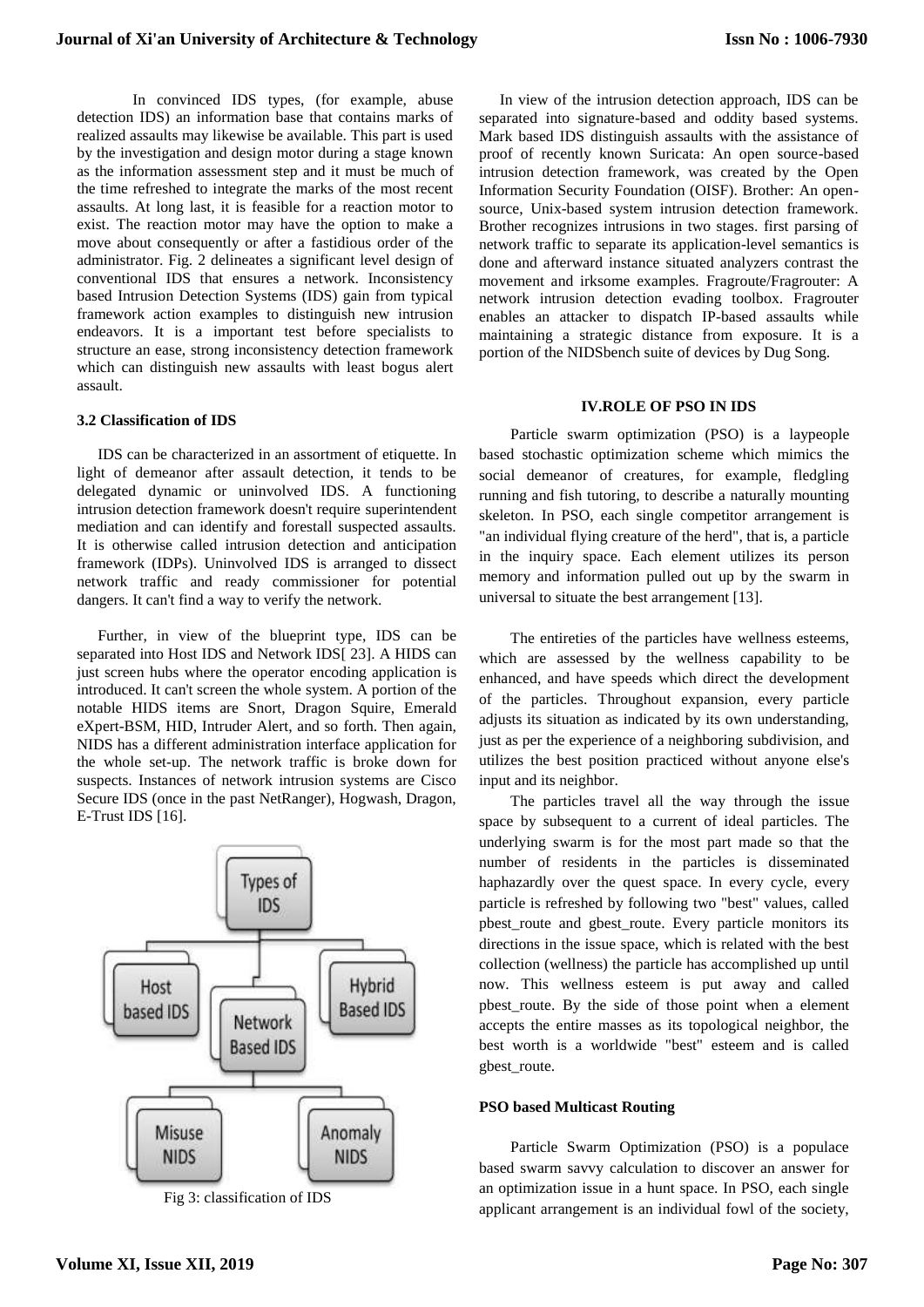for example a particle in the pursuit space. Every particle utilizes its individual memory and information picked up by the swarm in general to locate the best arrangement [11]. This class of calculations is intended dependent on the normal standard exists as a wellness work. In a mobile ad-hoc network associations can go here and there relying upon an assortment of physical and social conduct, for example, the enlargement of hosts, territory, climate, obstruction, or battery power. Particles prolong changing their flying speed (increasing speed) in light of pbest and gbest areas leading to the ideal area. PSO has not very many parameters to adjust and has end up being a influential structure on routing difficulties [4].



Fig 4: Multi routing

### V. **PROPOSED MNC-SO**

In [21], creators have abridged different intrusion detection systems projected by specialists dependent on topologies and assault types in mobile ad hoc networks. Thinking about the constraints of the proposed strategies and dynamic nature of MANETs, we propose a conveyed and delightful intrusion detection skeleton reliant on particle swarm optimization.

The model anticipated contains five units. The neighborhood information collection unit accounts review information of client and skeleton exercises. Neighborhood detection and measurement motor will assess the examples got with the assault marks in attendance in the sound source unit. Though, agreeable detection and assessment motor will check the record and assess hints of network traffic network for any irregularities if present. The protected association unit is dependable to permit or square the communication and furthermore to instruct different IDS operators in its radio range about the recently distinguished assault signature.

The proposed model has nearby and worldwide optimization highlights which can be used for detection. Dissimilarity and sociality constants in condition 1 (clarified above) can be utilized to opt the limit for assault characters.

It will be an ease and successful answer for the powerfully changing condition of MANETs.



Fig 5: Architecture of proposed IDS using PSO

#### **VI. RESULT ANALYSIS**

Various IDS-PSO algorithms were analyzed over packet delivery ratio and attack detection probability of various attacks.

| <b>Attack</b>       | Detection<br>Rate | False alarm rate |
|---------------------|-------------------|------------------|
| <b>Black Hole</b>   | 86                | 0.83             |
| DoS                 | 92                | 0.75             |
| <b>Routing Loop</b> | 79                | 0.89             |

Comparison of packet delivery ratio without attack for Multi agent IDS,IP-spoofing,IDS-PSO and IDS-MNC-PSO were compared.



**Fig 6: Comparison of packet delivery ratio without attack**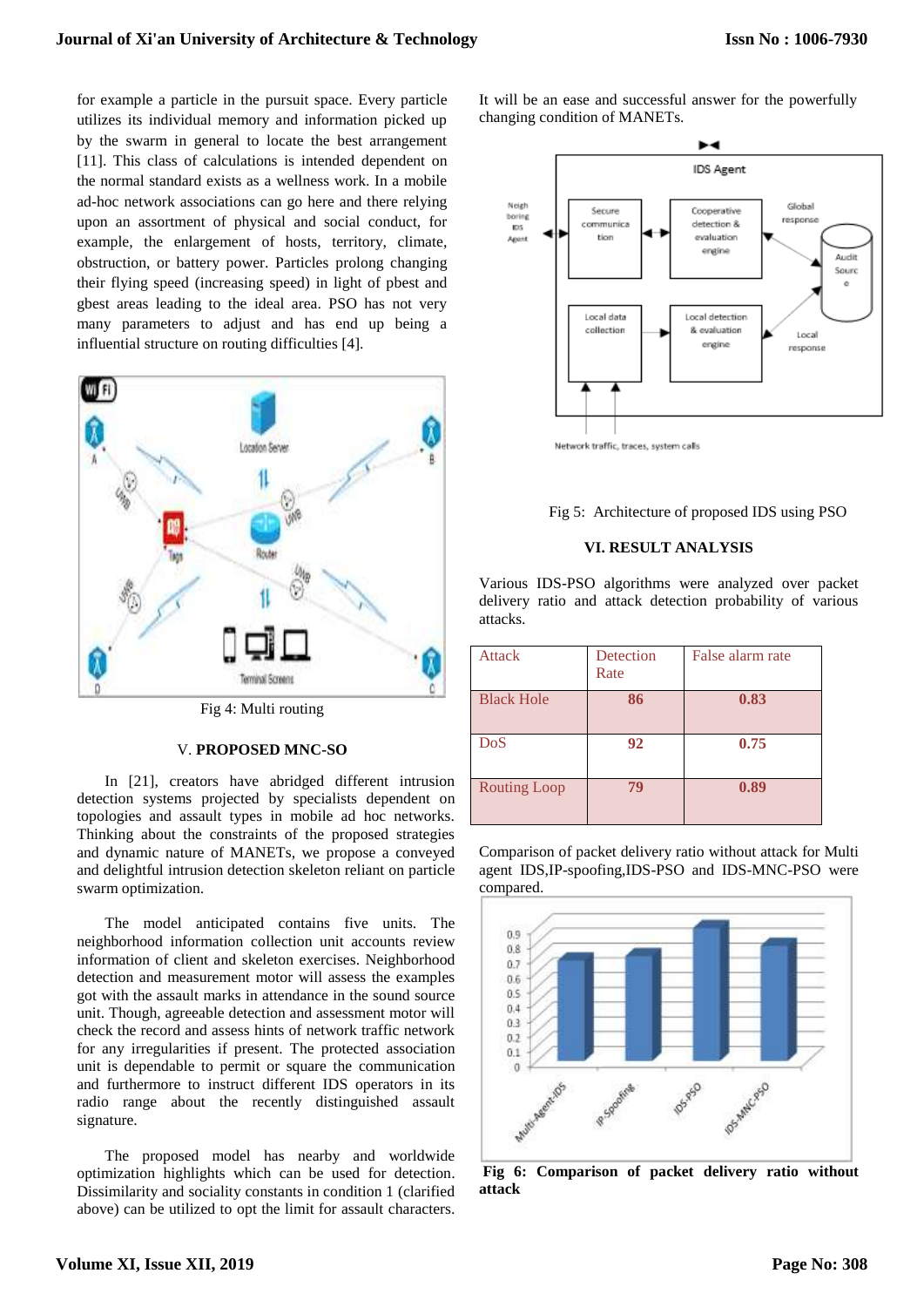Comparison of packet delivery ratio with attack for Multi agent IDS,IP-spoofing,IDS-PSO and IDS-MNC-PSO were compared





# **CONCLUSION**

This paper condenses the fundamentals of IDS, difficulties, and assaults in MANET and quickly portrays various methodologies in Intrusion Detection Systems in MANET. Intrusion-Detection Systems targets distinguishing assaults against PC systems and networks, all in all, assaults against data systems. IDS with PSO by various algorithms were done and results are compared and noted. Here attacks detection probability for some attacks was observed. And finally the proposed MNC-PSO on various clustered nodes analyzed. As security is the best issue in MANET, the paper can go about as a hotspot for the individuals who are attempting to apply particle swarm optimization approach for intrusion detection on MANETS. In future IDS for dynamic changing nodes with PSO will researchable.

## **References**

- [1] Surat Shrinoy, "Intrusion Detection Model based on Particle Swarm Optimization and support vector Machine", Proceedings of the Symposium on Computational Intelligence in Security and Defense Applications ©2007IEEE
- [2] Rodrigo Werlinger, Kirstie Hawkey, Kasia Mulder, Pooya Jaferian, Konstantin Beznosov, "The Challenges of Using an Intrusion Detection System: Is It Worth the Effort?", Symposium On Usable Privacy and Security (SOUPS) 2008, July 23-25, Pittsburgh, USA
- [3] Mahbod Tavallaee, Ebrahim Bagheri, Wei Lu, and Ali A. Ghorbani, "A Detailed Analysis of the KDD CUP 99 Data Set", Proceedings of the symposium on Computational Intelligence in Security and Defence Applications © 2009 IEEE
- [4] Zhao Chang, Wang Wei-ping, "An Improved PSO-Based Rule Extraction Algorithm for Intrusion Detection", International Conference on Computational Intelligence and Natural Computing© 2009 IEEE
- [5] Zhang Vi, Zhang Li-Jun, "A Rule Generation Model Using S-PSO for Misuse Intrusion Detection", International Conference on Computer Application and System Modeling ©2010 IEEE
- [6] Jing Ma, Xingwei Liu1, and Sijia Liu, "A New Intrusion Detection Method Based on BPSO-SVM", International Symposium on Computational Intelligence and Design © 2008 IEEE
- [7] Tie-Jun Zhou, Yang Li, Jia Li**,** "Research On Intrusion Detection Of SVM Based on PSO", Proceedings of the Eighth International Conference on Machine Learning and Cybernetics, Baoding ©2009 IEEE
- [8] Desheng Fu, Haibin Wang, "The Implementation of A Intrusion Detection System Model Based on Particle Swarm Reduction", ©2010 IEEE
- [9] Liu-Hong Zhou, Yan-Hua Liu, Guo-Long Chen, "A Feature Selection Algorithm to Intrusion Detection Based on Cloud model and Multi-Objective Particle Swarm

Optimization", Fourth International Symposium on Computational Intelligence and Design © 2011 IEEE

- [10] Zhengjie Li, Yongzhong Li, Lei Xu, "Anomaly Intrusion Detection Method Based on K-means Clustering Algorithm with Particle Swarm Optimization", International Conference of Information Technology, Computer Engineering and Management Sciences© 2011 IEEE
- [11] Ravneet Kaur, "Advances in Intrusion Detection System for WLAN", Advances in Internet of Things, 2011, 1, 51-54
- [12] C. Kolias, G. Kambourakis, M. Maragoudakis, "Swarm intelligence in intrusion detection: A survey", ©2011 Elsevier Ltd.
- [13] Mohammad Sazzadul Hoque, Md. Abdul Mukti and Md. Abu Naser Bikas, "An Implementation Of Intrusion Detection System Using Genetic Algorithm", International Journal of Network Security & Its Applications (IJNSA), Vol.4, No.2 © 2012
- [14] Chun-Wei Tsai, "Incremental particle swarm Optimization for intrusion detection", IET Networks., 2013, Vol. 2, pp. 124–130.
- [15] WenJie Tian, Jicheng Liu, "A New Network Intrusion Detection Identification Model Research", Informatics in Control, Automation and Robotics (CAR), 2010 2nd International Asia Conference ©2010 IEEE
- [16] http://www.windowsecurity.com/articlestutorials/ intrusion\_detection/IDS-Part2-Classificationmethods-techniques.html
- [17] Mohammad Sazzadul Hoque, Md. Abdul Mukti and Md. Abu Naser Bikas**, "**An Implementation Of Intrusion Detection System Using Genetic Algorithm", International Journal of Network Security & Its Applications (IJNSA), Vol.4, No.2, 2012
- [18] Srinivas Mukkamala, Andrew Sung and Ajith Abraham, "Designing Intrusion Detection Systems: Architectures, Challenges, and Perspectives", © 2004
- [19] Arun Kumar. R, Abhishek M. K, Tejashwini. A. I, Niranjan J. T, Pradeep R.P, "A Review on Intrusion Detection Systems in MANET", IJESIT, Vol. 4, 2013 pp. 609-618